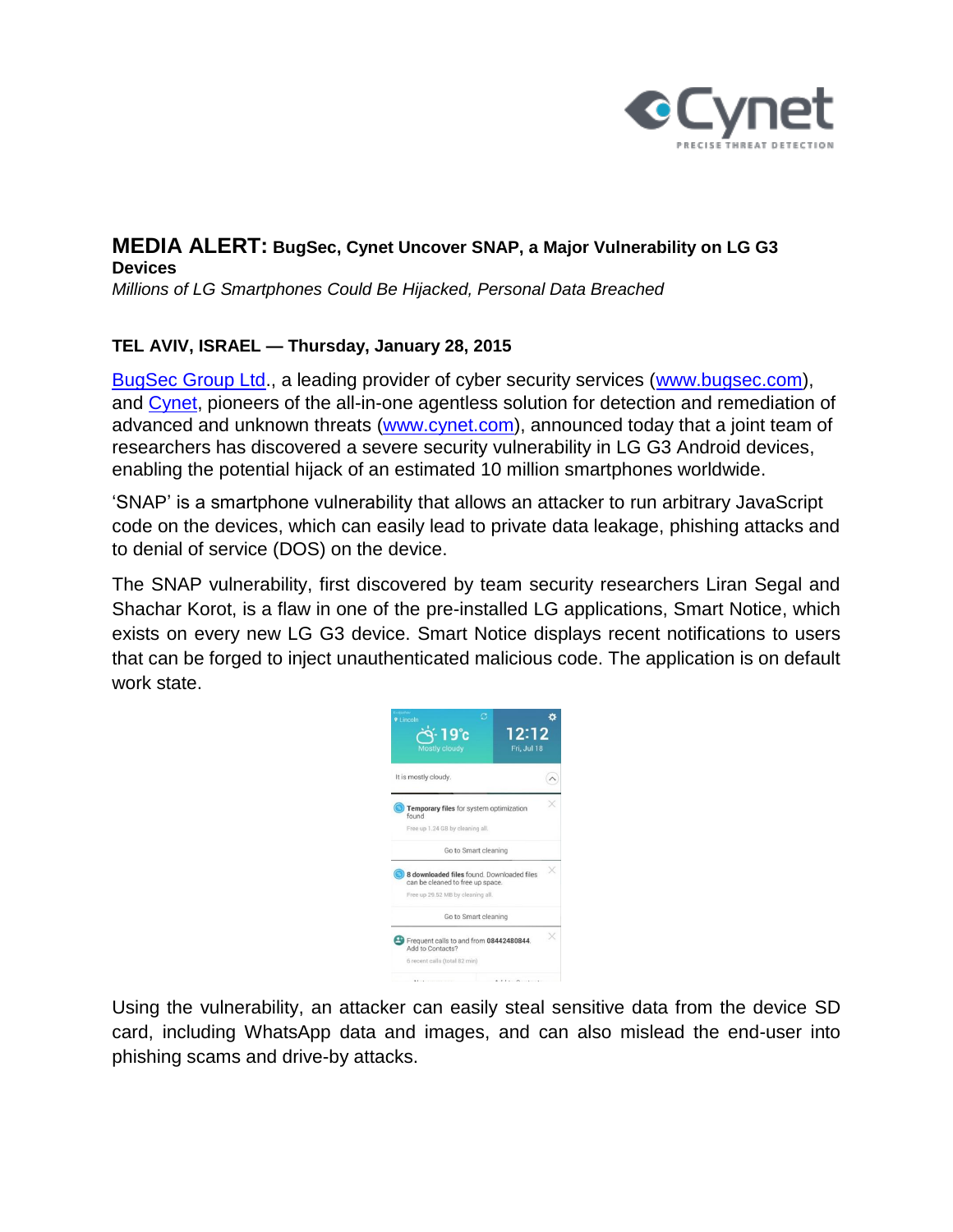

We commend LG, which responded quickly to our discovery of the vulnerability and we encourage users to upgrade their application to the new Smart Notice release, which contains a patch.

To see full details of the vulnerability, read the blogpost at [www.bugsec.com/news/snap-attack-lg](file:///C:/Users/Cynet-PC/Desktop/www.bugsec.com/news/snap-attack-lg) or [www.cynet.com/snapattack1.](file:///C:/Users/Cynet-PC/Desktop/www.cynet.com/snapattack1)

"LG reacted immediately, which we appreciate," said Idan Cohen, BugSec's Chief Technology Officer. "This is a major potential security breach into the personal data of millions of LG users worldwide." The root cause behind the issue, Cohen said, is the fact that the Smart Notice application does not validate the data it presents to users. "This means that the data can be taken from device phone contacts and manipulated. We highly recommend G3 users install the patch without delay," Cohen said.

The BugSec-Cynet security research team found that hijacking of the LG devices could essentially take place in several ways, based on the functionality issues of the Smart Notice application. The following scenarios, in which the application pops notifications (named 'cards') are all potential breaches:

- Favorite contact notifications Recommend user keeps in touch with favorite contacts.
- New contact suggestions Suggest saving a caller number.
- Callback reminders Reminder to callback a contact after declining the call.
- Birthday notifications Reminder about contact birthday.
- Memo reminders Provide notifications about user memos.

**To get expert advice on cyber-attack simulation and penetration testing, contact BugSec at [info@bugsec.com.](mailto:info@bugsec.com)**

**To learn more about detection of unknown threats, contact Cynet at [info@cynet.com.](mailto:info@cynet.com)**

#### **About BugSec**

BugSec Group is a leading offensive security consulting company, focused on ethical hacking, security research, cyber-attack simulations, SCADA, Incident Response, product security evaluation and other services to increase customer security. Since 2005, BugSec has been providing security consulting services to global companies in